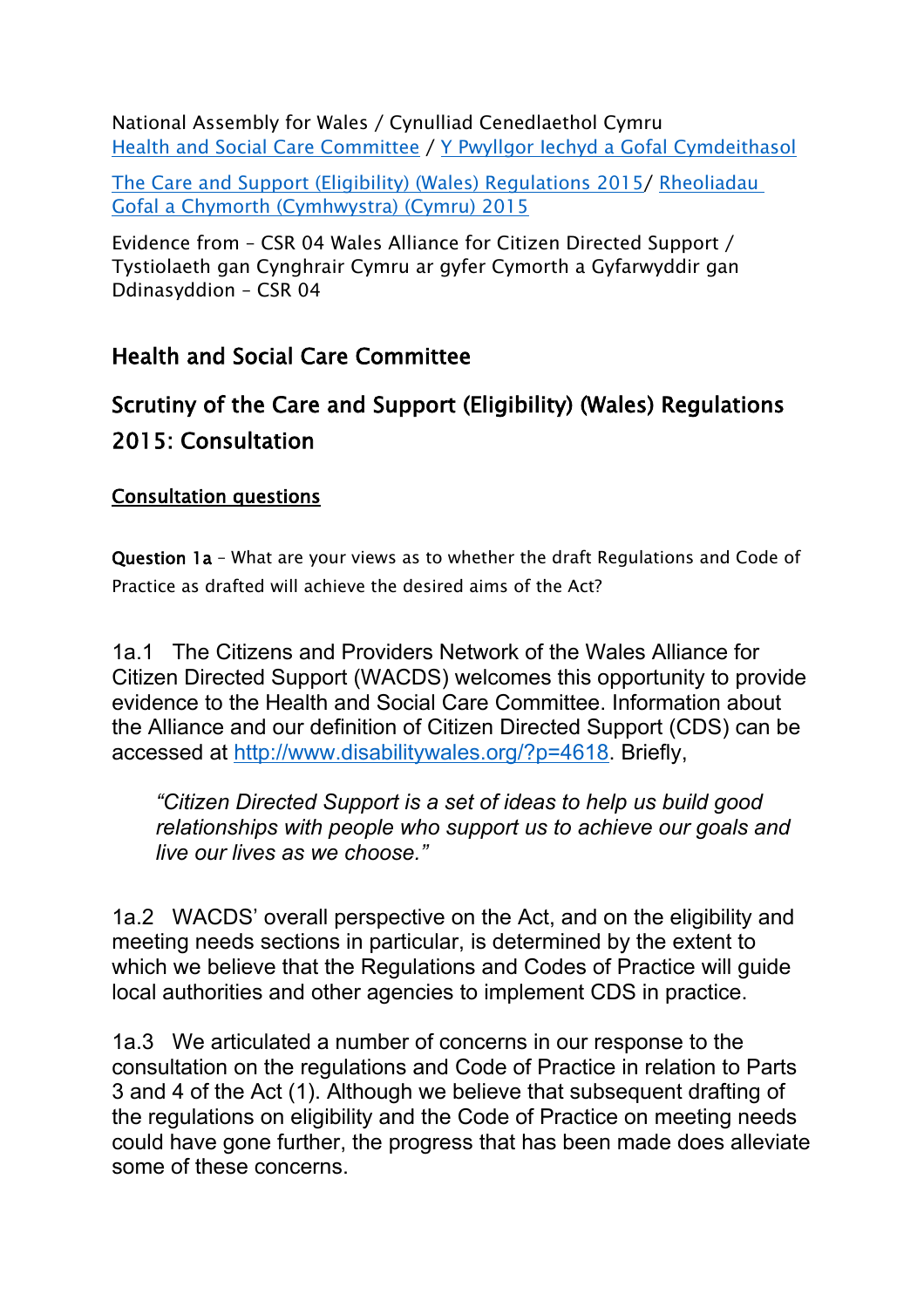1a.4 For instance, paragraph 2.11 in the Code sets out a rationale for the approach to assessment of need for social support, which we endorse, and regulation 6 provides a clear statement on individuals' ability to meet need. Taken together, we believe that these provide a sound basis for local authorities to approach the tasks of assessment and meeting need – as long as "need" is understood to mean "need for support" and not "special need" (see advice on use of terminology at 1c.6 below).

1a.5 However, we remain concerned that the "can, and can only" test set out in paragraph 2.20 of the Code remains open to interpretation by local authorities. Our understanding is that the intention behind the test is to ensure that local authorities only act within their legal powers and duties, with 'can' meaning that the required social support is within the authority's legal powers and/or duties, and 'can only' meaning no other body has powers or duties to provide this support.

1a.6 We understand that a secondary intention was to link to the Section 16 duty to promote social enterprises, co-operatives etc. This should encourage provision of earlier intervention and preventative support that enables people to achieve their wellbeing outcomes without formal social support arrangements with the local authority. Without complete clarity about the purpose of the 'can and can only' test there is a risk that eligibility could become a barrier in itself.

1a.7 We are concerned that the requirement for individuals to exhaust all possible family- and community-based options for support before becoming eligible for statutory services could widen the gaps that people can fall through. We do not wish to see people being expected to 'prove' that they have made every attempt to overcome the barriers to them achieving their wellbeing outcomes within family and community resources before being listened to. We would therefore like to see guidance that discourages this.

1a.8 We understand that the original intention was to incentivise local authorities to build preventative and community based support provision in order to increase availability of 'low level' options for citizens to access themselves and to reduce demand for more costly local authority provision. We are concerned that this vision has been diluted and strongly advise that it is reinforced in the Codes to prevent potentially life threatening gaps appearing in eligibility and provision.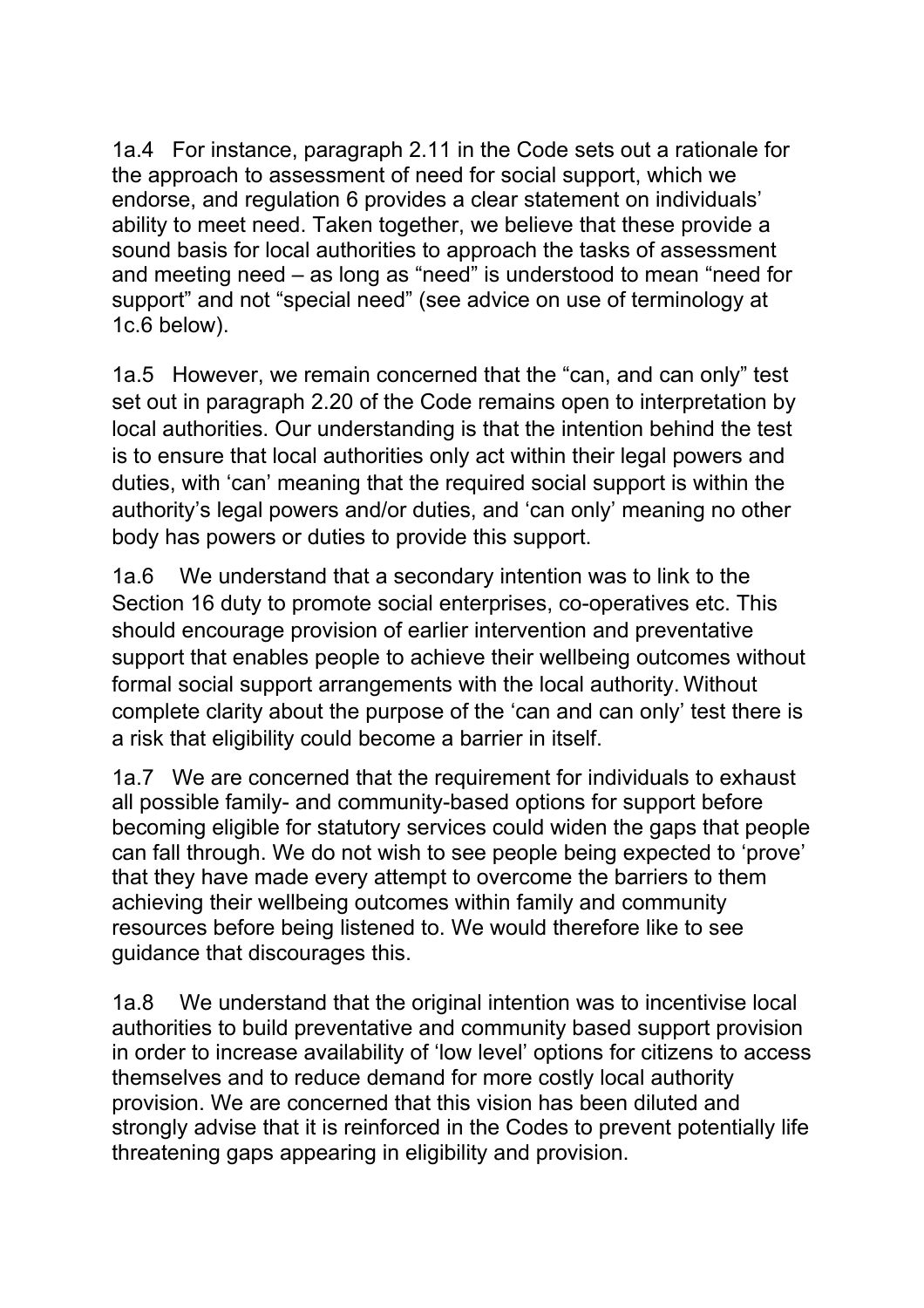**Question 1b** – Do you believe that the draft Regulations and Code of Practice are appropriate to ensure the right access to care and support for people who require it in Wales?

1b.1 We are pleased that the Code of Practice requires local authorities to adopt a pro-active and innovative approach to direct payments and makes it clear that they are a means to achieving individual well-being outcomes. However, we are concerned that some local authorities may continue to interpret the guidance less than adequately.

1b.2 We would like to see clearer guidance to encourage local authorities to adopt a light-touch approach to monitoring and to deter micro-managing individuals' Direct Payments budgets.

1b.3 We remain concerned that the Act is weakened by its failure to provide a legislative basis for direct payments in continuing health care. We urge Welsh Government to reconsider its position on this at the earliest opportunity, to ensure that Welsh citizens have parity with English direct payment recipients.

**Question 1c –** Do you believe that the draft Regulations and Code of Practice sufficiently address any concerns previously raised?

1c.1 'Independence' is still conflated with 'independent living'. Independence does not mean living alone in isolation or coping without help. The definition of 'independent living' adopted by Welsh Government in its Framework for Action on Independent Living is that:

*Independent Living enables us as disabled people to achieve our own goals and live our own lives in the way that we choose for ourselves.*

1c.2 The right to independent living is enshrined in Article 19 of the UN Convention on the Rights of Disabled People (UNCRDP). Despite having equal status with the UN Convention on the Rights of the Child, and higher status than the UN Principles for Older Persons, reference to the UNCRDP has until recently been omitted from the Codes.

1c.3 We are pleased to note, however, that the draft Code of Practice on Parts 4 and 5 of the Act states: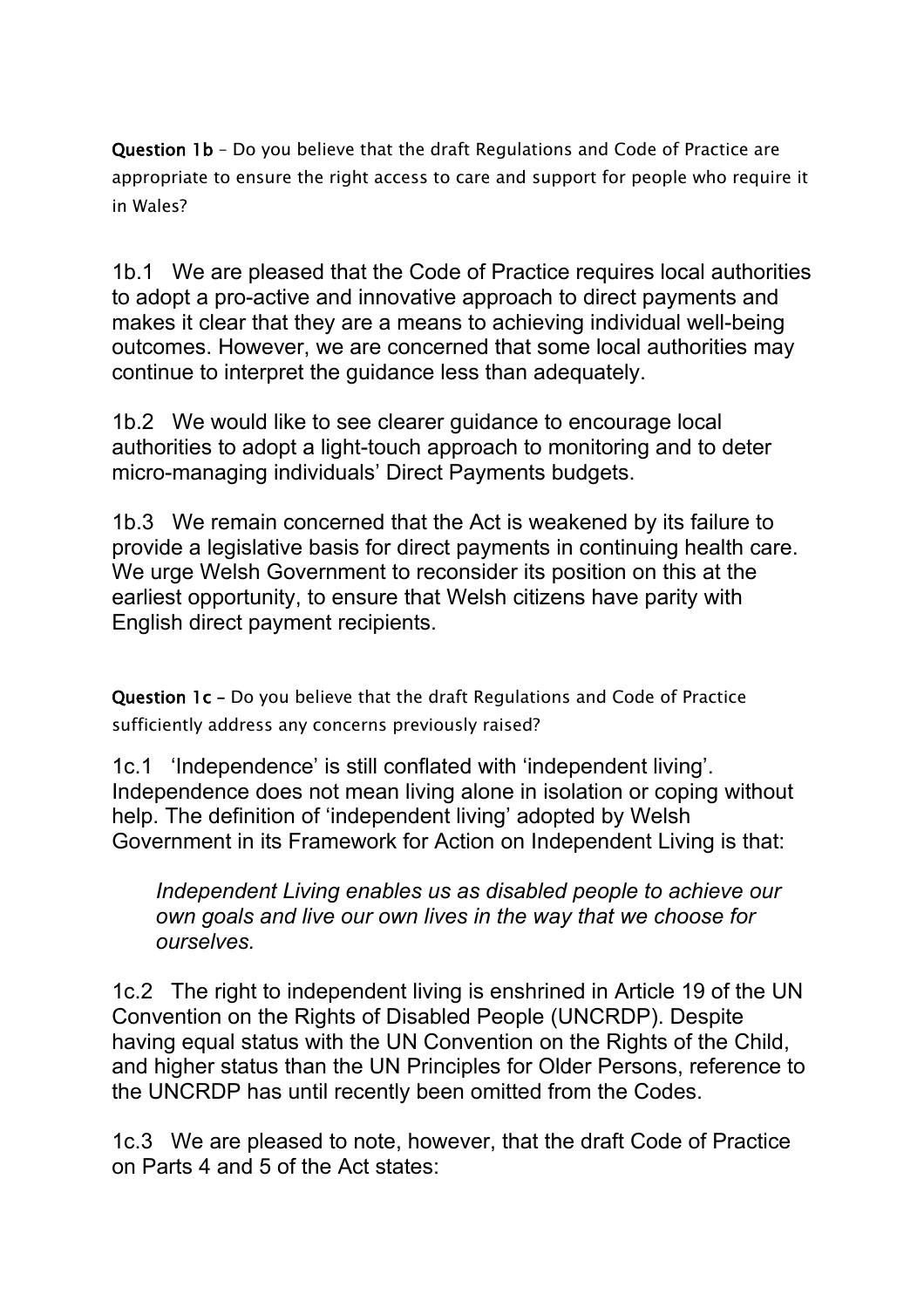4.2 Welsh Government policies for social care and support aim to promote the independence and social inclusion of individuals. Authorities may wish to take a similar approach in designing any charging policy, *taking into account the principles of the Social Model of Disability and the UN Convention on the Rights of Persons with Disabilities.*

1c.4 This is welcome recognition that local authorities must give due regard to the UNCRDP. We now wish to see this incorporated as a consistent message throughout the Codes of Practice to ensure that local authorities are fully aware of their responsibilities under the UNCRDP. In the Code of Practice on Part 3, the UNCRDP should be referenced alongside the UN Convention on the Rights of the Child and the UN Principles for Older Persons in section 1.5.

1c.5 The definition of well-being in the Act should specify enjoyment of the right to independent living. In our consultation response we highlighted that this has been addressed in the guidance to the Care Act in England.

1c.6 There is a need for clear guidance on the correct use of terminology within the Codes. There continues to be confusion about what is meant by 'care' and 'support'. When accessing social services, people require professionals to assist them to put in place the support they require to achieve their chosen well-being outcomes; they do not require 'care', which by the definition in the Act, can only be provided by unpaid family or friends.

1c.7 The Code for Part 10 replaces the term 'needs' with 'barriers'. We would like to see this repeated throughout the Codes to fully reflect the Social model ethos of the Act. The term 'needs' is still equated with 'impairments', but the impetus in the Act towards citizens directing the support they require leaves no place for this; the promise of a 'barriers and assets' model should now be realised in these Codes.

1c.8 The importance of advocacy in guaranteeing citizens' choice and control is recognised in the consultation on Part 10 of the Act. The references to advocacy in the Code of Practice on meeting needs are welcome. We wish to see advocacy as a "golden thread" running throughout the Codes and believe that this would strengthen the Act's transformative potential considerably.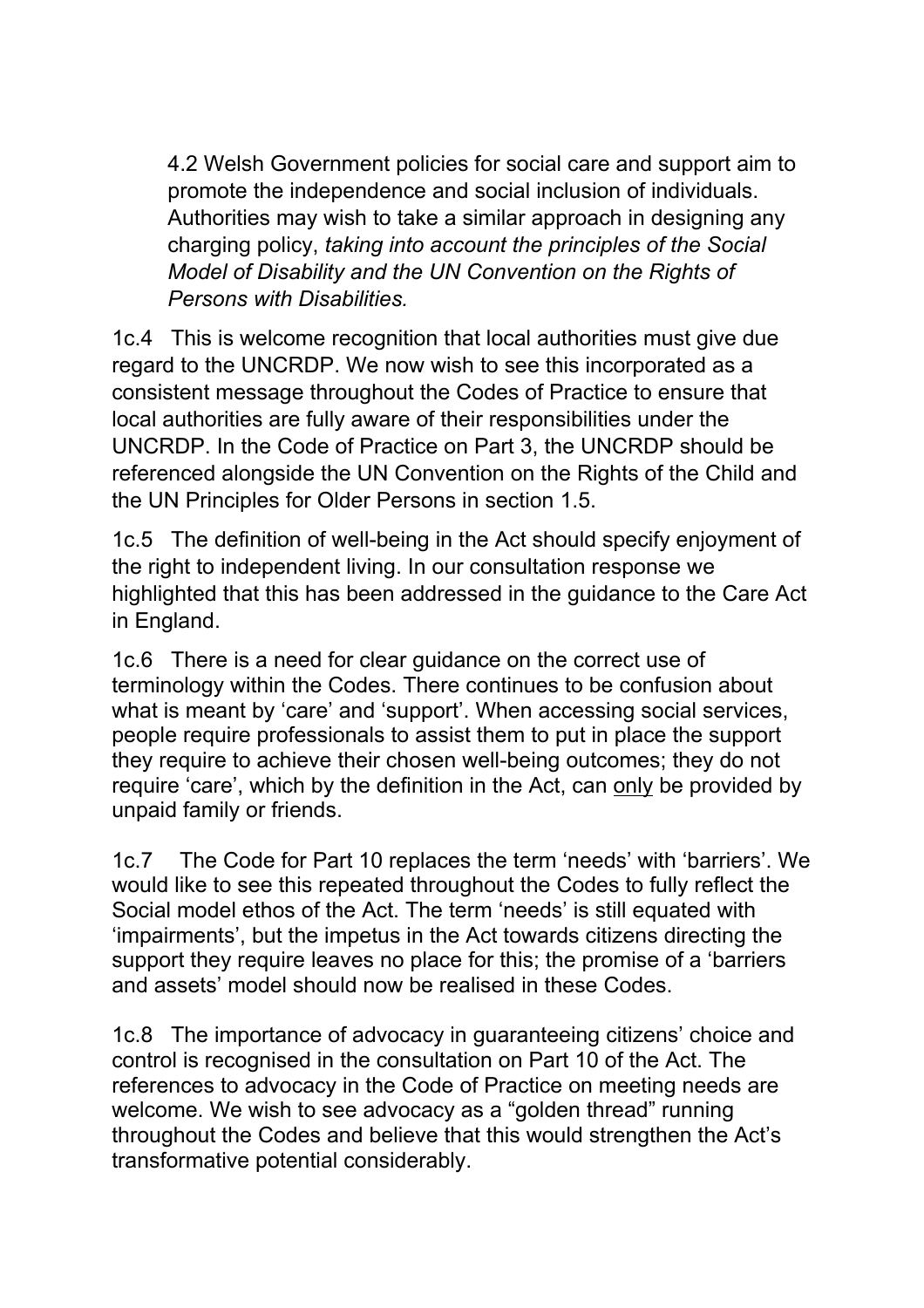**Question 2 –** What are your views as to whether there are likely to be any barriers to the implementation of the provisions?

2.1 We wish to see the CDS values and principles embedded into working practice. This requires significant organisational culture change through transformational leadership. Agencies and professionals must commit to genuinely equal partnerships with the people they serve to address the power imbalances which cause problems in the current system. We are not convinced that the necessary infrastructure is being introduced to ensure that organisations deliver genuine voice, choice and control to citizens.

2.2 We are particularly concerned that whilst extensive training on the Act is being made available to professionals, there are currently no plans in place to replicate this for support recipients and the wider public. To be able to engage effectively in empowering conversations with professionals, citizens must have at least a basic understanding of the Act and some of its key concepts, such as well-being, outcomes and coproduction.

2.3 We would like to see a stronger statement by Welsh Government on the importance of co-production as "the way that we do public services in Wales". By co-production we mean *enabling citizens and professionals to share power and work together in genuinely equal partnership.*

2.4 In particular, the Codes of Practice should place a stronger emphasise on the expectation that assessment and support planning is to be conducted co-productively. The assessment Code identifies five considerations that must be taken into account to ensure a holistic approach. This must be integrated with the eligibility system and other sections of the Act (e.g. population needs assessments, prevention, social enterprise and cooperatives) to ensure that people are enabled to use their skills and capacities to improve their own lives and work together co-productively with others for mutual benefit, whilst being clear about local authorities' responsibilities and duties in this regard. We suggest that these sections of the Act must be linked more closely if positive transformation is to become reality.

**Question 3 –** What are your views on the likely consequences of the draft Regulations and Code of Practice for current and future service users and carers?

3.1 As the entire Act is designed to transform the way that social services are designed and delivered in Wales, we are optimistic that it